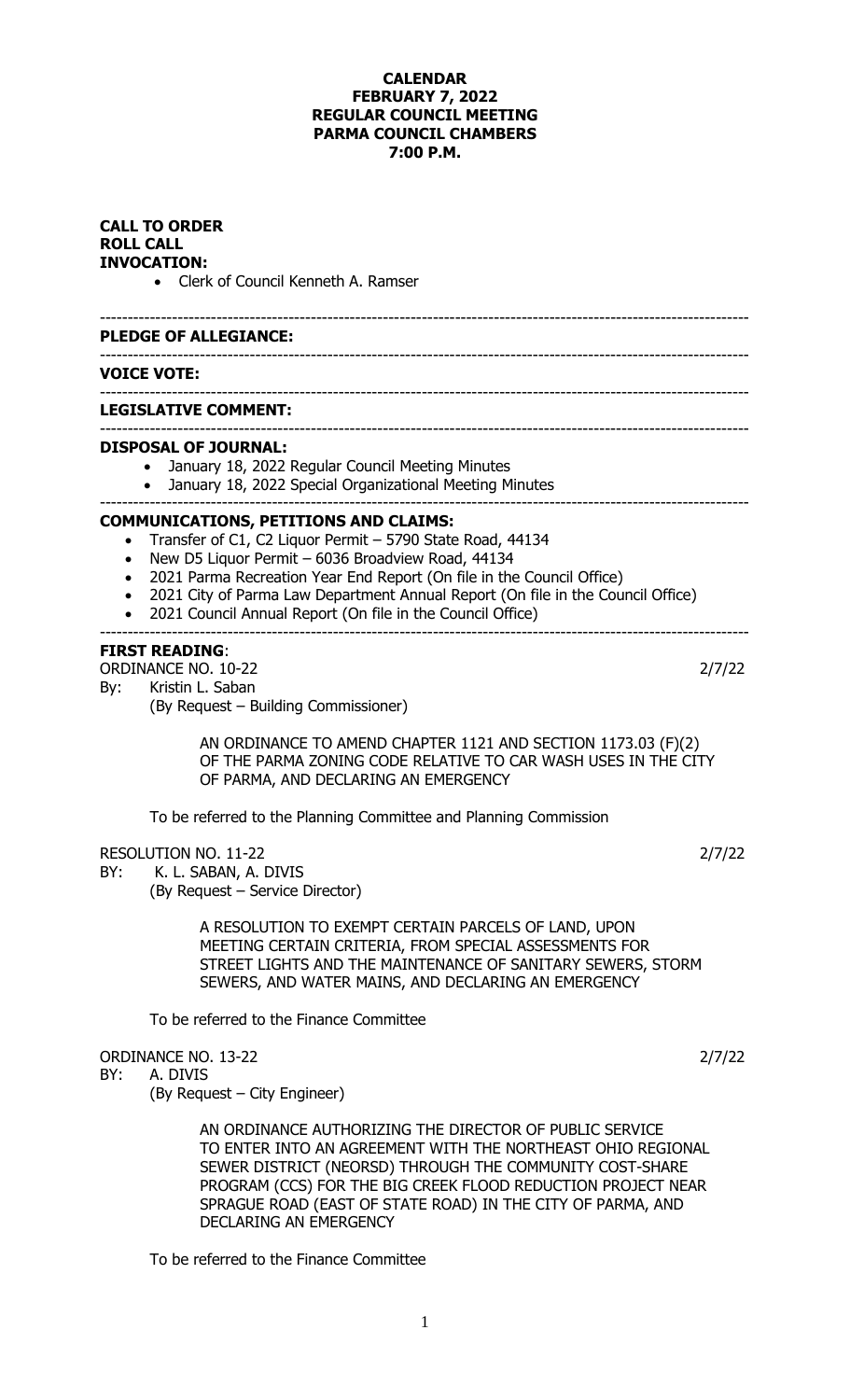AN ORDINANCE TO AMEND THE GENERAL OFFENSES CODE OF THE CITY TO CONFORM TO CURRENT STATE LAW, AND DECLARING AN **EMERGENCY** 

To be referred to the Public Safety Committee

ORDINANCE NO. 16-22 2/7/22 BY: K. SHUMAN AN ORDINANCE TO APPROVE THE EDITING AND INCLUSION OF CERTAIN ORDINANCES AS PARTS OF THE VARIOUS COMPONENT CODES OF THE CODIFIED ORDINANCES; TO APPROVE, ADOPT AND ENACT NEW MATTER IN THE CODIFIED ORDINANCES; TO REPEAL ORDINANCES AND RESOLUTIONS IN CONFLICT THEREWITH; AND TO DECLARE AN **EMERGENCY** To be referred to the Governmental Operations Committee ORDINANCE NO. 17-22 2/7/22 BY: D. LIME AN ORDINANCE TO AMEND THE TRAFFIC CODE OF THE CITY TO CONFORM TO CURRENT STATE LAW, AND DECLARING AN EMERGENCY To be referred to the Public Safety Committee --------------------------------------------------------------------------------------------------------------------- **SECOND READING**: **(Pending Outcome of Committee Meetings)** RESOLUTION NO. 1-22 1/18/22 BY: K.L. SABAN

 A RESOLUTION TO DESIGNATE THE CLERK OF COUNCIL AND THE CHIEF DEPUTY CLERK OF COUNCIL AS THE DESIGNEES OF THE COUNCIL OF THE CITY OF PARMA TO ATTEND THE REQUIRED PUBLIC RECORDS TRAINING AS MANDATED BY STATE LAW, AND DECLARING AN EMERGENCY

To be referred back to the Governmental Operations Committee

RESOLUTION NO. 4-22 1/18/22

BY: L. KOHAR, R. EUERLE (By Request – City Engineer)

> A RESOLUTION REQUESTING CUYAHOGA COUNTY TO PROCEED WITH THE RESURFACING OF WEST RIDGEWOOD DRIVE FROM RIDGE ROAD TO STATE ROAD RESOLVING TO PAY ONE HUNDRED PERCENT (100%) OF THE CONSTRUCTION AND CONSTRUCTION SUPERVISION OF THE TRAFFIC SIGNAGE AND ASSOCIATED WORK WITHIN THE CITY OF PARMA, AND DECLARING AN EMERGENCY

To be referred back to the Finance Committee

| THIRD READING:       | (Pending Outcome of Committee Meetings) |          |
|----------------------|-----------------------------------------|----------|
| ORDINANCE NO. 225-21 |                                         | 12/20/21 |

BY: K. L. SABAN

(By Request – Service Director)

AN ORDINANCE AUTHORIZING THE DIRECTOR OF PUBLIC SERVICE TO ENTER INTO A CONTRACT WITH THE LOWEST AND BEST BIDDER FOR SPECIAL MULTI-PERIL INSURANCE INCLUDING CONTENTS AND BOILERS, AND DECLARING AN EMERGENCY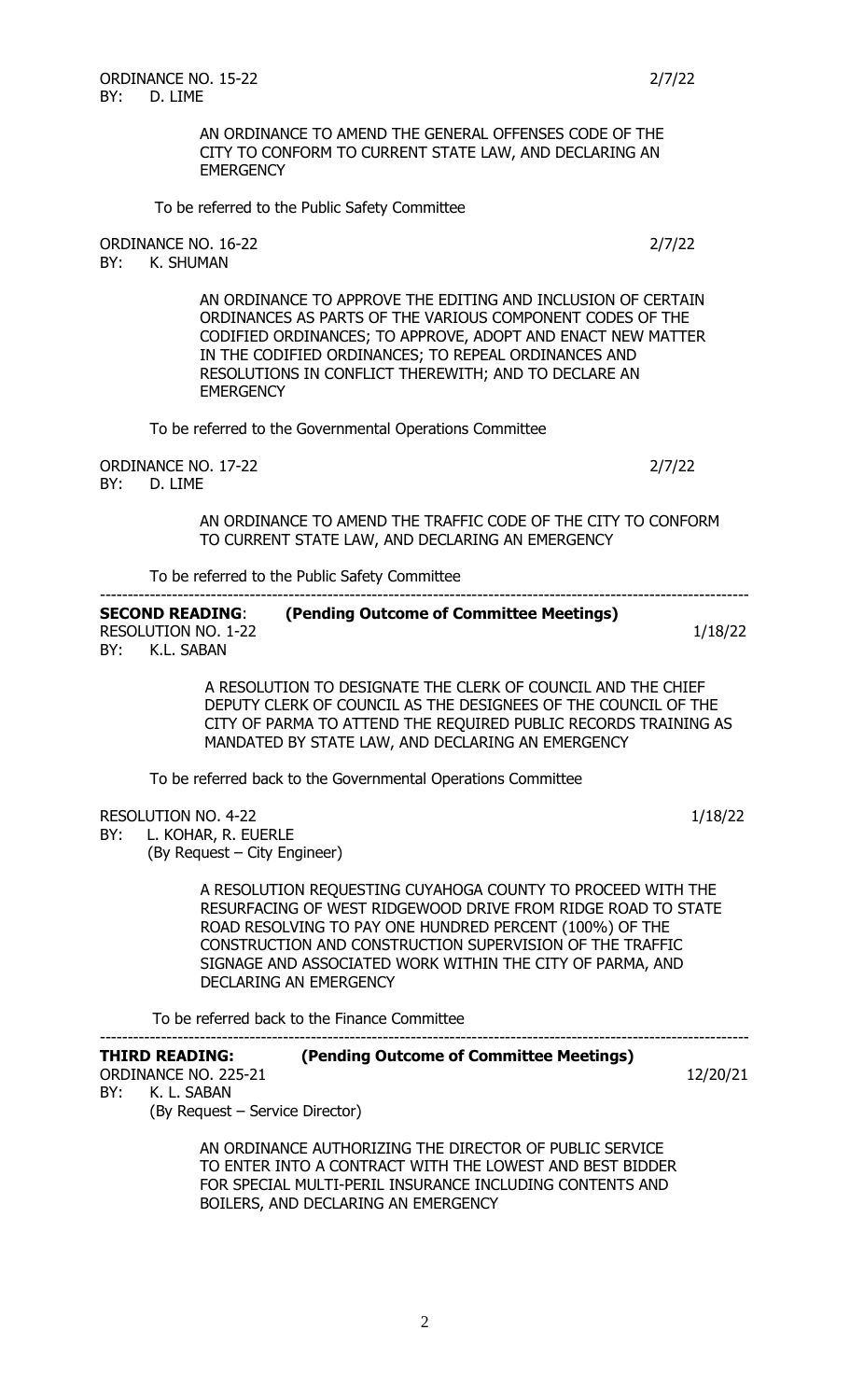|     | <b>ADJOURNMENT:</b>                                                                                                                                                                                                                                                                 |        |
|-----|-------------------------------------------------------------------------------------------------------------------------------------------------------------------------------------------------------------------------------------------------------------------------------------|--------|
|     | <b>REPORT ON ABSENT MEMBERS:</b>                                                                                                                                                                                                                                                    |        |
|     | <b>MISCELLANEOUS BUSINESS:</b>                                                                                                                                                                                                                                                      |        |
|     | <b>PUBLIC SESSION:</b><br>-----------------------------------                                                                                                                                                                                                                       |        |
|     | <b>APPOINTMENTS AND CONFIRMATIONS:</b>                                                                                                                                                                                                                                              |        |
|     | <b>RECONSIDERATION OF LEGISLATION:</b>                                                                                                                                                                                                                                              |        |
|     | AN ORDINANCE AUTHORIZING THE MAYOR AND/OR THE DIRECTOR<br>OF PUBLIC SERVICE TO ADVERTISE FOR AND ENTER INTO A CONTRACT<br>WITH THE LOWEST AND BEST BIDDER FOR THE HEADWALL AND<br>STORM SEWER IMPROVEMENTS AT 1560 LOURDES DRIVE IN THE CITY<br>OF PARMA AND DECLARING AN EMERGENCY |        |
| By: | 10/21/19<br><b>ORDINANCE NO. 189-19</b><br>R. J. JECH<br>(By Request – City Engineer)                                                                                                                                                                                               |        |
|     | AN ORDINANCE AUTHORIZING THE MAYOR AND/OR THE DIRECTOR OF<br>PUBLIC SERVICE TO ADVERTISE FOR AND ENTER INTO A CONTRACT WITH<br>THE LOWEST AND BEST BIDDER FOR THE SOUTH CANTERBURY CULVERT<br>REPAIR AND REPLACEMENT PROJECT, IN THE CITY OF PARMA AND DECLARING<br>AN EMERGENCY    |        |
| By: | <b>TABLE OF LEGISLATION:</b><br>ORDINANCE NO. 129-18<br>8/6/18<br>D. KISH<br>(By Request – City Engineer)                                                                                                                                                                           |        |
|     | A RESOLUTION APPROVING THE CITY AUDITOR'S POST CERTIFICATION<br>OF REQUISITIONS AS DETAILED IN EXHIBIT "A" AND DECLARING AN<br><b>EMERGENCY</b>                                                                                                                                     |        |
| By: | RESOLUTION NO. 14-22<br>K. L. SABAN<br>(By Request – Auditor)                                                                                                                                                                                                                       | 2/7/22 |
|     | AN ORDINANCE TO EXTEND THE TEMPORARY MORATORIUM ON CAR<br>WASH ESTABLISHMENTS FOR AN ADDITIONAL THREE (3) MONTHS<br>WITHIN THE CITY OF PARMA, AND DECLARING AN EMERGENCY                                                                                                            |        |
| By: | <b>ORDINANCE NO. 9-22</b><br>K. L. SABAN<br>(By Request – Building Commissioner)                                                                                                                                                                                                    | 2/7/22 |
|     | AN ORDINANCE TO AMEND THE 2022 TEMPORARY APPROPRIATIONS<br>OF THE CITY OF PARMA, OHIO, AND DECLARING AN EMERGENCY                                                                                                                                                                   |        |
| By: | <b>SUSPENSION OF THE RULES:</b><br><b>ORDINANCE NO. 8-22</b><br>K. L. SABAN<br>(By Request – Auditor)                                                                                                                                                                               | 2/7/22 |
|     | AN ORDINANCE AUTHORIZING THE DIRECTOR OF PUBLIC SERVICE TO<br>ENTER INTO A CONTRACT WITH THE LOWEST AND BEST BIDDER FOR<br>MUNICIPAL EXCESS LIABILITY INSURANCE FOR THE CITY OF PARMA,<br>AND DECLARING AN EMERGENCY                                                                |        |
| BY: | K. L. SABAN<br>(By Request – Law Director)                                                                                                                                                                                                                                          |        |

ORDINANCE NO. 227-21 12/20/21